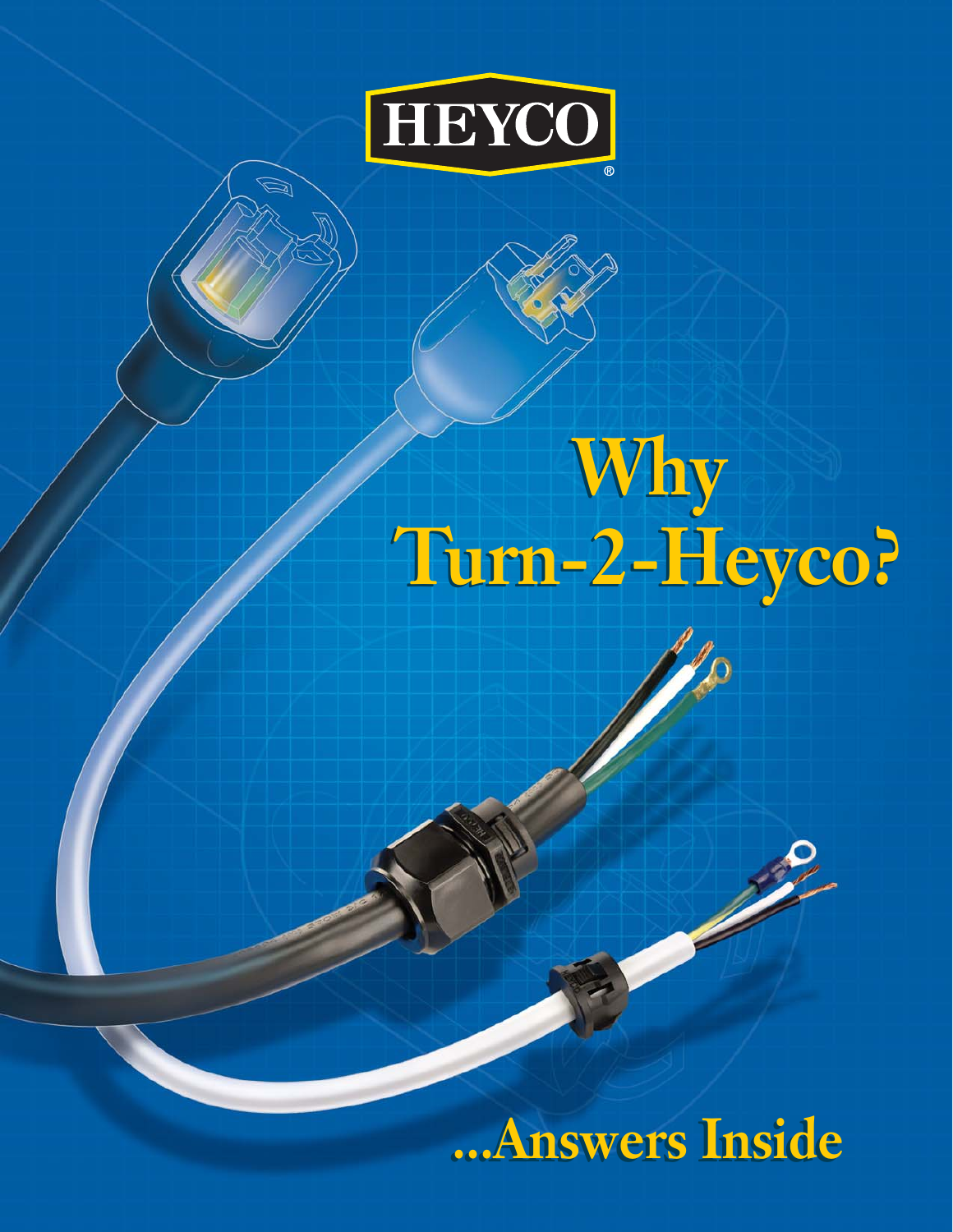

# **Heyco® Custom Turn-2-Lock Cord and Plug Sets**

## **Male and Female Configurations**

New Heyco® Custom Turn-2-Lock Cord and Plug Sets are specifically designed for use in highbay and lowbay lighting, display cases, commercial cooking, laundry, construction, and other specialty equipment where the possibility of the male and female ends of the plug becoming easily disconnected is not an option.

- We offer 12˝ to 15+ feet Turn-2-Lock Whips in both Male and Female NEMA configurations.
- Popular 125, 250, 277, 347, and 480 Volt; with 15, 20, and 30 Amp NEMA configurations available.
- Standard colors are Black and White. Consult Heyco for custom colors.
- And please consult Heyco for special Lengths, applied Terminations and Strain Reliefs, and **other Custom configurations not shown**. Turn-2-Lock can be supplied with a Strain Relief, Metallic or Non-Metallic Cordgrip, and/or a Ring or other Terminal(s) already attached, to save time and reduce cost in your assembly process.
- For ease of assembly into the panel, we can assemble a Snap-In Self-Locking Strain Relief or Snap-In Cordgrip Strain Relief to your Cordset.
- For additional UL approved wire types such as SJTOW, SJTOOW, STW, and STOOW, consult Heyco.

**At Heyco we use only Alloy 260 (70/30 Brass)**

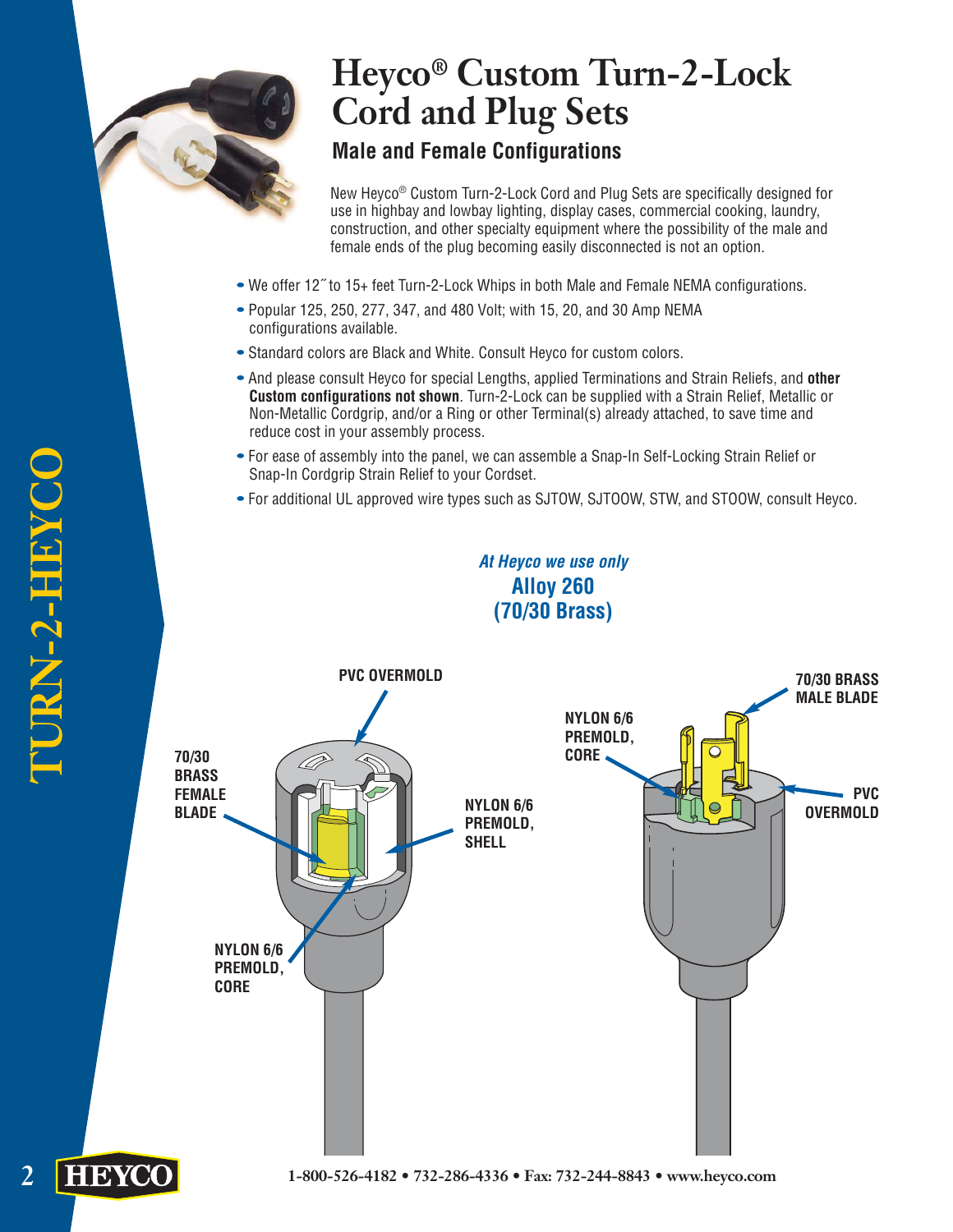## **Custom Female Configurations Recognized for Use in the U.S. and Canada Under File E217650**

|                         |                         |              | <b>Wire</b>     |             | <b>Overall</b><br>Length | R <sub>0</sub> J | <b>Strip</b><br>Length | <b>Ring</b><br><b>Terminal</b> | <b>Strain Relief</b>     |                              |
|-------------------------|-------------------------|--------------|-----------------|-------------|--------------------------|------------------|------------------------|--------------------------------|--------------------------|------------------------------|
|                         |                         |              | Gauge           |             | $\overline{A}$           | B                | C                      |                                | Part                     | D                            |
| Part No.                | <b>Description</b>      | Color        | <b>AWG/Cond</b> | <b>Type</b> | in.                      | in.              | in.                    | Part No.                       | No.                      | in.                          |
| <b>L5-15R, 12 Gauge</b> |                         |              |                 |             |                          |                  |                        |                                |                          |                              |
| <b>S7610AI</b>          | FT2L 125V-15A           | <b>Black</b> | $12 - 3$        | <b>SJTW</b> | 24                       | 2.5              | 1/2                    | 8145                           | $\overline{\phantom{a}}$ | $\qquad \qquad \blacksquare$ |
| S7610                   | FT2L 125V-15A           | <b>Black</b> | $12 - 3$        | <b>SJTW</b> | 36                       | 2.5              | 1/2                    | 8145                           | $\overline{a}$           |                              |
| S7611                   | FT2L 125V-15A           | White        | $12 - 3$        | <b>SJTW</b> | 36                       | 2.5              | 1/2                    | 8145                           | $\blacksquare$           | $\blacksquare$               |
| S7612                   | FT2L 125V-15A           | <b>Black</b> | $12 - 3$        | <b>STOW</b> | 36                       | 2.5              | 1/2                    | 8145                           | $\overline{\phantom{a}}$ | ÷,                           |
| <b>S7610QQ</b>          | FT2L 125V-15A           | <b>Black</b> | $12 - 3$        | <b>SJTW</b> | 48                       | 5                | 1/2                    | 8145                           | $\mathcal{L}$            | $\overline{\phantom{a}}$     |
| <b>S7612AQ</b>          | FT2L 125V-15A           | <b>Black</b> | $12 - 3$        | <b>STOW</b> | 54                       | 15               | 1/2                    | 8145                           | $\overline{\phantom{a}}$ |                              |
| <b>S7610NN</b>          | FT2L 125V-15A           | <b>Black</b> | $12 - 3$        | <b>SJTW</b> | 60                       | 2.5              | 1/2                    | 8145                           | $\overline{\phantom{a}}$ | $\overline{\phantom{0}}$     |
| <b>S7612NN</b>          | FT2L 125V-15A           | <b>Black</b> | $12 - 3$        | <b>STOW</b> | 60                       | 2.5              | 1/2                    | 8145                           | $\overline{a}$           |                              |
| <b>S7612WW</b>          | FT2L 125V-15A           | <b>Black</b> | $12-3$          | <b>STOW</b> | 66                       | $6\phantom{1}6$  | 1/2                    | 8145                           | $\frac{1}{2}$            | $\overline{\phantom{a}}$     |
| <b>S7610AH</b>          | FT2L 125V-15A           | <b>Black</b> | $12 - 3$        | <b>SJTW</b> | 72                       | 2.5              | 1/2                    | 8145                           | $\frac{1}{2}$            |                              |
| <b>S7612BR</b>          | FT2L 125V-15A           | <b>Black</b> | $12 - 3$        | <b>STOW</b> | 72                       | 2.5              | 5/8                    | $\overline{\phantom{0}}$       | $\overline{\phantom{a}}$ | $\overline{\phantom{a}}$     |
| <b>S7612SS</b>          | FT2L 125V-15A           | <b>Black</b> | $12 - 3$        | <b>STOW</b> | 84                       | 2.5              | 1/2                    | 8145                           | $\overline{a}$           |                              |
| <b>S7612BK</b>          | FT2L 125V-15A           | <b>Black</b> | $12 - 3$        | <b>STOW</b> | 96                       | 2.5              | 5/8                    | $\overline{\phantom{0}}$       | $\overline{\phantom{a}}$ | $\overline{\phantom{a}}$     |
| <b>S7612AE</b>          | FT2L 125V-15A           | <b>Black</b> | $12 - 3$        | <b>STOW</b> | 120                      | 2.5              | 5/8                    |                                | $\overline{\phantom{0}}$ | ÷                            |
|                         | <b>L5-20R, 12 Gauge</b> |              |                 |             |                          |                  |                        |                                |                          |                              |
| <b>S7743BM</b>          | FT2L 125V-20A           | <b>Black</b> | $12 - 3$        | <b>SJTW</b> | 12                       | 5                | 1/2                    | $\qquad \qquad \blacksquare$   | 1865                     | $6\phantom{1}$               |
| <b>S7743BH</b>          | FT2L 125V-20A           | <b>Black</b> | $12 - 3$        | <b>SJTW</b> | 24                       | 3.5              | 1/2                    | ÷,                             | 1865                     | 4.5                          |
| <b>S7743</b>            | FT2L 125V-20A           | <b>Black</b> | $12 - 3$        | <b>SJTW</b> | 36                       | 2.5              | 1/2                    | 8145                           | $\overline{\phantom{a}}$ | $\overline{\phantom{a}}$     |
| S7744                   | FT2L 125V-20A           | White        | $12 - 3$        | <b>SJTW</b> | 36                       | 2.5              | 1/2                    | 8145                           | -                        | ÷,                           |
| <b>S7750</b>            | FT2L 125V-20A           | <b>Black</b> | $12 - 3$        | <b>STOW</b> | 36                       | 2.5              | 1/2                    | 8145                           | $\overline{\phantom{a}}$ | $\overline{\phantom{a}}$     |
| <b>S7750ZZ</b>          | FT2L 125V-20A           | <b>Black</b> | $12 - 3$        | <b>STOW</b> | 36                       | 6                | 1/2                    | 8145                           | $\overline{a}$           |                              |
| <b>S7750B</b>           | FT2L 125V-20A           | <b>Black</b> | $12-3$          | <b>STOW</b> | 60                       | 5                | 1/2                    | $\overline{a}$                 | $\blacksquare$           | $\overline{\phantom{a}}$     |
| <b>S7750WW</b>          | FT2L 125V-20A           | <b>Black</b> | $12 - 3$        | <b>STOW</b> | 66                       | 6                | 1/2                    | 8145                           | $\overline{a}$           |                              |
| <b>S7743AW</b>          | FT2L 125V-20A           | <b>Black</b> | $12 - 3$        | <b>SJTW</b> | 72                       | 5                | 1/2                    | ÷,                             | $\overline{a}$           | $\overline{a}$               |
|                         | <b>L7-15R, 12 Gauge</b> |              |                 |             |                          |                  |                        |                                |                          |                              |
| <b>S7733</b>            | FT2L 277V-15A           | <b>Black</b> | $12 - 3$        | <b>SJTW</b> | 36                       | 2.5              | 1/2                    | 8145                           | $\overline{\phantom{a}}$ |                              |
| S7734                   | FT2L 277V-15A           | White        | $12 - 3$        | <b>SJTW</b> | 36                       | 2.5              | 1/2                    | 8145                           | -                        |                              |

## **Commonly Applied Turn-2-Lock Accessories**

| <b>Ring Terminals</b> |                    | <b>Strain Relief Devices</b> |                    |
|-----------------------|--------------------|------------------------------|--------------------|
| Part No.              | <b>Description</b> | Part No.                     | <b>Description</b> |
| 8125                  | #10, 20-14 AWG     | 1859                         | RDD 301-2          |
| 8145                  | #10, 12-10 AWG     | 1865                         | <b>RDD 401</b>     |
|                       |                    | 3231                         | LTF 1/2 NPT        |



**HEYCO**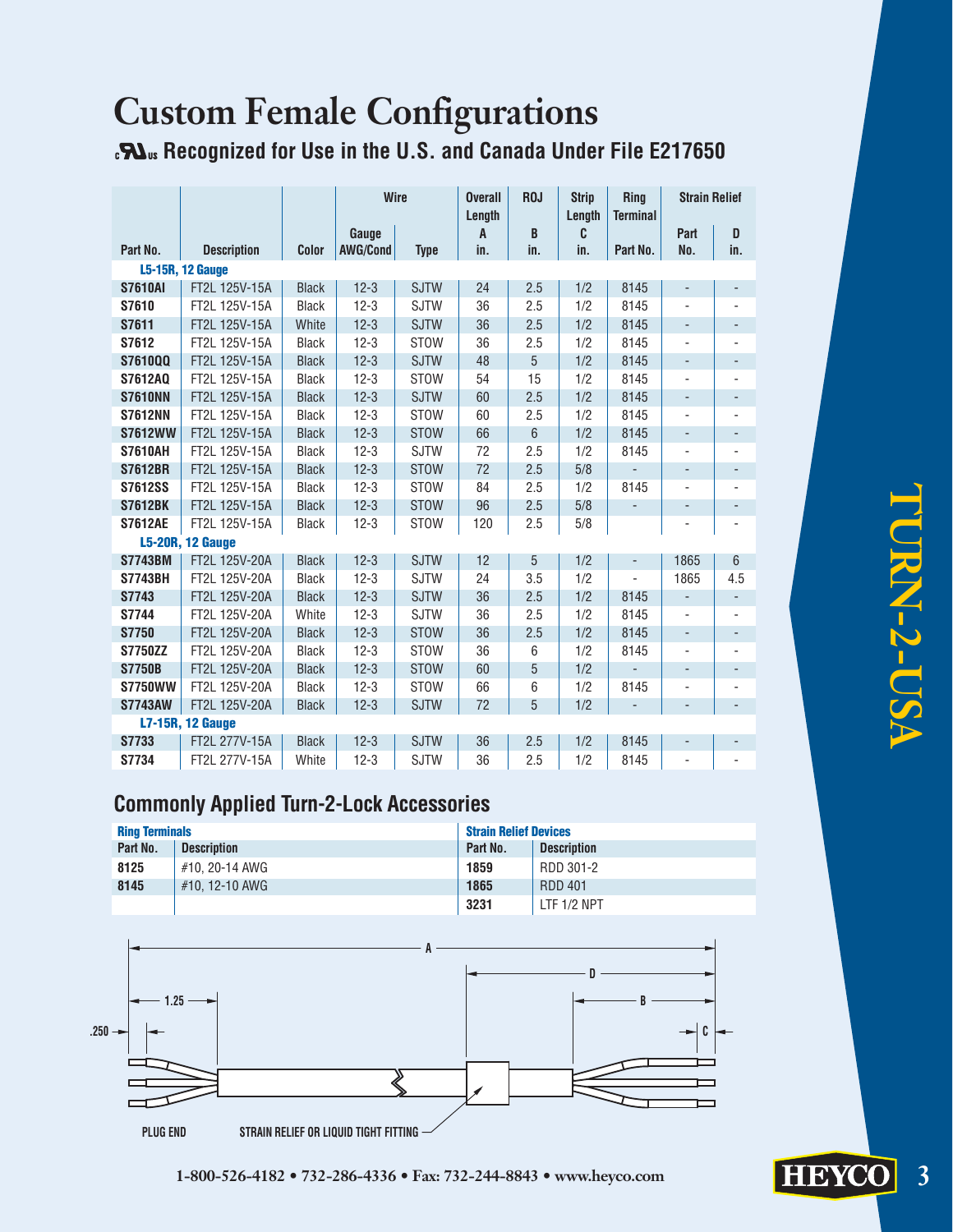## **Custom Male Configurations Listed for Use in the U.S. and Canada Under File E217650**

|                |                                         |                       | <b>Wire</b>      |                          | <b>Overall</b> | R <sub>0</sub> J<br><b>Strip</b><br><b>Ring</b> |             |                          | <b>Strain Relief</b>         |                          |
|----------------|-----------------------------------------|-----------------------|------------------|--------------------------|----------------|-------------------------------------------------|-------------|--------------------------|------------------------------|--------------------------|
|                |                                         |                       | Gauge            |                          | Length<br>A    | B                                               | Length<br>C | <b>Terminal</b>          | Part                         | D                        |
| Part No.       | <b>Description</b>                      | <b>Color</b>          | <b>AWG/Cond</b>  | <b>Type</b>              | in.            | in.                                             | in.         | Part No.                 | No.                          | in.                      |
|                | <b>L5-15P, 16 Gauge</b>                 |                       |                  |                          |                |                                                 |             |                          |                              |                          |
| <b>S7650</b>   | T2L 125V-15A                            | <b>Black</b>          | $16 - 3$         | <b>SEOOW</b>             | 36             | 2.5                                             | 1/2         | 8125                     | $\overline{\phantom{a}}$     | $\overline{\phantom{a}}$ |
| S7651          | T2L 125V-15A                            | White                 | $16 - 3$         | <b>SEOW</b>              | 36             | 2.5                                             | 1/2         | 8125                     |                              |                          |
| <b>S7650W</b>  | T2L 125V-15A                            | <b>Black</b>          | $16 - 3$         | <b>SEOOW</b>             | 36             | 2.5                                             | 5/8         | $\overline{\phantom{a}}$ | $\blacksquare$               | $\overline{\phantom{a}}$ |
| S7651E         | T2L 125V-15A                            | White                 | $16 - 3$         | SEOW                     | 36             | 5.5                                             | 1/2         | 8125                     | 1859                         | 6.5                      |
| <b>S7651W</b>  | T2L 125V-15A                            | White                 | $16 - 3$         | <b>SEOW</b>              | 36             | 2.5                                             | 5/8         | $\overline{\phantom{a}}$ | $\overline{\phantom{a}}$     | $\overline{\phantom{a}}$ |
| <b>S7651D</b>  | T2L 125V-15A                            | White                 | $16 - 3$         | SEOW                     | 42             | 3                                               | 1/2         | L.                       |                              |                          |
| <b>S7651XX</b> | T2L 125V-15A                            | White                 | $16 - 3$         | <b>SEOW</b>              | 48             | 2.5                                             | 1/2         | 8125                     | $\blacksquare$               | $\overline{\phantom{0}}$ |
| <b>S7650G</b>  | T2L 125V-15A                            | <b>Black</b>          | $16 - 3$         | <b>SEOOW</b>             | 72             | 2.5                                             | 1/2         | 8125                     | ÷,                           | $\frac{1}{2}$            |
| <b>S7651FF</b> | T2L 125V-15A                            | White                 | $16 - 3$         | <b>SEOW</b>              | 72             | 2.5                                             | 5/8         | $\overline{\phantom{0}}$ | $\overline{\phantom{0}}$     | $\overline{\phantom{a}}$ |
| S7651G         | T2L 125V-15A                            | White                 | $16 - 3$         | <b>SEOW</b>              | 72             | 2.5                                             | 1/2         | 8125                     | ÷,                           | $\frac{1}{2}$            |
| <b>S7651AU</b> | T2L 125V-15A                            | White                 | $16 - 3$         | <b>SEOW</b>              | 78             | $\overline{4}$                                  | 1/2         | 8125                     | $\overline{\phantom{0}}$     | $\blacksquare$           |
| <b>S7651AB</b> | T2L 125V-15A                            | White                 | $16 - 3$         | SEOW                     | 84             | 2.5                                             | 5/8         |                          |                              |                          |
| <b>S76501</b>  | T2L 125V-15A                            | <b>Black</b>          | $16 - 3$         | <b>SEOOW</b>             | 96             | 2.5                                             | 1/2         | 8125                     | $\overline{\phantom{0}}$     | $\overline{\phantom{0}}$ |
| <b>S7651BK</b> | T2L 125V-15A                            | White                 | $16 - 3$         | SEOW                     | 96             | 2.5                                             | 5/8         |                          | $\overline{a}$               |                          |
| <b>S7651AC</b> | T2L 125V-15A                            | White                 | $16 - 3$         | <b>SEOW</b>              | 108            | 2.5                                             | 5/8         |                          | ÷,                           | $\overline{a}$           |
| <b>S7650BA</b> | T2L 125V-15A                            | <b>Black</b>          | $16 - 3$         | <b>SEOOW</b>             | 120            | 2.5                                             | 1/2         | 8125                     |                              |                          |
| <b>S7651AE</b> | T2L 125V-15A                            | White                 | $16 - 3$         | <b>SEOW</b>              | 120            | 2.5                                             | 5/8         |                          |                              |                          |
|                | <b>L5-15P, 14 Gauge</b><br>T2L 125V-15A |                       |                  |                          |                |                                                 |             |                          | $\overline{\phantom{a}}$     |                          |
| S7655<br>S7656 | T2L 125V-15A                            | <b>Black</b><br>White | $14-3$<br>$14-3$ | <b>SJT</b><br><b>SJT</b> | 36<br>36       | 2.5<br>2.5                                      | 1/2<br>1/2  | 8145<br>8145             |                              |                          |
|                | <b>L5-15P, 12 Gauge</b>                 |                       |                  |                          |                |                                                 |             |                          |                              |                          |
| <b>S7657AI</b> | T2L 125V-15A                            | <b>Black</b>          | $12 - 3$         | <b>SJTW</b>              | 24             | 2.5                                             | 1/2         | 8145                     | $\qquad \qquad \blacksquare$ |                          |
| S7652          | T2L 125V-15A                            | <b>Black</b>          | $12 - 3$         | <b>STOW</b>              | 36             | 2.5                                             | 1/2         | 8145                     |                              |                          |
| <b>S7657</b>   | T2L 125V-15A                            | <b>Black</b>          | $12 - 3$         | <b>SJTW</b>              | 36             | 2.5                                             | 1/2         | 8145                     | $\qquad \qquad \blacksquare$ | $\blacksquare$           |
| S7658          | T2L 125V-15A                            | White                 | $12 - 3$         | <b>SJTW</b>              | 36             | 2.5                                             | 1/2         | 8145                     |                              |                          |
| <b>S7657QQ</b> | T2L 125V-15A                            | <b>Black</b>          | $12 - 3$         | <b>SJTW</b>              | 48             | 5                                               | 1/2         | 8145                     | $\overline{\phantom{a}}$     | $\overline{\phantom{a}}$ |
| <b>S7652NN</b> | T2L 125V-15A                            | <b>Black</b>          | $12 - 3$         | <b>STOW</b>              | 60             | 2.5                                             | 1/2         | 8145                     | $\overline{a}$               |                          |
| <b>S7657NN</b> | T2L 125V-15A                            | <b>Black</b>          | $12 - 3$         | <b>SJTW</b>              | 60             | 2.5                                             | 1/2         | 8145                     | $\blacksquare$               | $\overline{\phantom{a}}$ |
| <b>S7652AD</b> | T2L 125V-15A                            | <b>Black</b>          | $12 - 3$         | <b>STOW</b>              | 66             | $\overline{c}$                                  | 5/8         |                          |                              |                          |
| <b>S7652WW</b> | T2L 125V-15A                            | <b>Black</b>          | $12 - 3$         | <b>STOW</b>              | 66             | 6                                               | 1/2         | 8145                     | ÷,                           |                          |
| <b>S7657AH</b> | T2L 125V-15A                            | <b>Black</b>          | $12 - 3$         | SJTW                     | 72             | 2.5                                             | 1/2         | 8145                     |                              |                          |
| <b>S7652SS</b> | T2L 125V-15A                            | <b>Black</b>          | $12 - 3$         | <b>STOW</b>              | 84             | 2.5                                             | 1/2         | 8145                     |                              |                          |
|                | <b>L5-20P, 16 Gauge</b>                 |                       |                  |                          |                |                                                 |             |                          |                              |                          |
| <b>S7640</b>   | T2L 125V-20A   Black                    |                       | $16 - 3$         | $ $ SEOOW $ $            | 36             | $2.5$                                           |             | $1/2$ 8125               | $\qquad \qquad \blacksquare$ |                          |
| <b>S7640BQ</b> | T2L 125V-20A                            | <b>Black</b>          | $16 - 3$         | <b>SEOOW</b>             | 36             | 5                                               | 1/2         |                          |                              |                          |
| S7641          | T2L 125V-20A                            | White                 | $16 - 3$         | SEOW                     | 36             | 2.5                                             | 1/2         | 8125                     | $\overline{\phantom{a}}$     | $\overline{\phantom{0}}$ |
| S7641BQ        | T2L 125V-20A                            | White                 | $16 - 3$         | SEOW                     | 36             | 5                                               | 1/2         |                          |                              |                          |
| <b>S7640A</b>  | T2L 125V-20A                            | <b>Black</b>          | $16 - 3$         | <b>SEOOW</b>             | 54             | 6                                               | 1/2         | 8125                     | 3231                         | 8                        |
| <b>S7640B</b>  | T2L 125V-20A                            | <b>Black</b>          | $16 - 3$         | <b>SEOOW</b>             | 60             | 5                                               | 1/2         |                          |                              |                          |
| <b>S7640G</b>  | T2L 125V-20A                            | <b>Black</b>          | $16 - 3$         | <b>SEOOW</b>             | 72             | 2.5                                             | 1/2         | 8125                     | $\overline{\phantom{m}}$     |                          |
| <b>S7641RR</b> | T2L 125V-20A                            | White                 | $16 - 3$         | SEOW                     | 96             | 5                                               | 1/2         | 8125                     |                              |                          |
| <b>S7640VV</b> | T2L 125V-20A                            | <b>Black</b>          | $16 - 3$         | <b>SEOOW</b>             | 108            | 6                                               | 1/2         | 8125                     | 3231                         | 8                        |

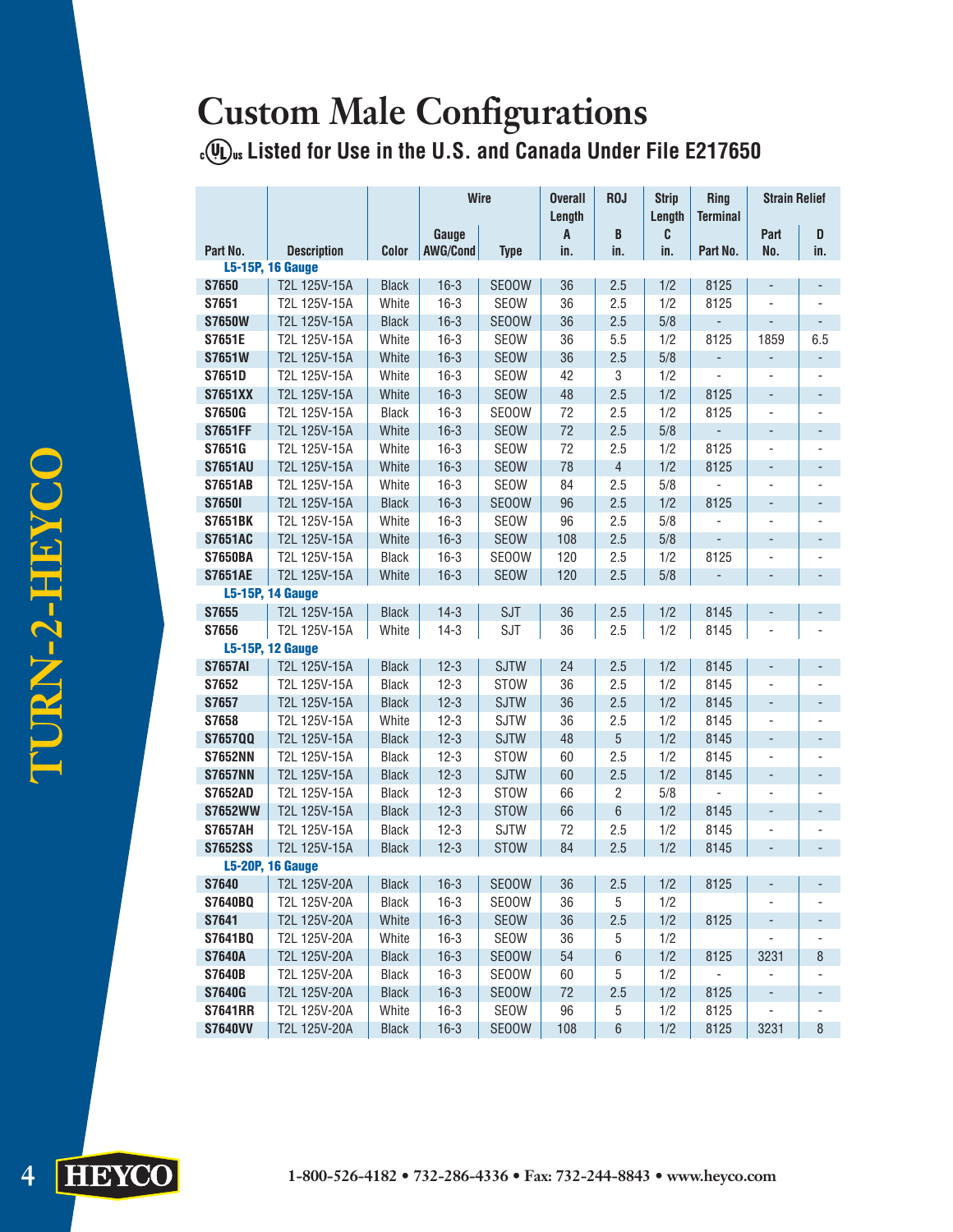## **Custom Male Configurations continued**

**Listed for Use in the U.S. and Canada Under File E217650**

|                |                         |              | <b>Wire</b> |                 | <b>Overall</b><br>Length | R <sub>0</sub> J | <b>Strip</b><br>Length | Ring<br><b>Terminal</b> | <b>Strain Relief</b>     |                          |
|----------------|-------------------------|--------------|-------------|-----------------|--------------------------|------------------|------------------------|-------------------------|--------------------------|--------------------------|
|                |                         |              | Gauge       |                 | A                        | B                | C                      |                         | Part                     | D                        |
| Part No.       | <b>Description</b>      | Color        | AWG/Cond    | <b>Type</b>     | in.                      | in.              | in.                    | Part No.                | No.                      | in.                      |
|                | <b>L5-20P, 14 Gauge</b> |              |             |                 |                          |                  |                        |                         |                          |                          |
| S7613          | T2L 125V-20A            | <b>Black</b> | $14-3$      | <b>SJT</b>      | 36                       | 2.5              | 1/2                    | 8145                    | $\overline{a}$           |                          |
| S7614          | T2L 125V-20A            | White        | $14-3$      | <b>SJT</b>      | 36                       | 2.5              | 1/2                    | 8145                    |                          |                          |
| S7645          | T2L 125V-20A            | <b>Black</b> | $14-3$      | <b>SEOW</b>     | 36                       | 2.5              | 1/2                    | 8145                    | $\overline{a}$           | $\overline{a}$           |
| S7646          | T2L 125V-20A            | White        | $14-3$      | <b>SEOW</b>     | 36                       | 2.5              | 1/2                    | 8145                    | $\overline{a}$           |                          |
| S764500        | T2L 125V-20A            | <b>Black</b> | $14-3$      | <b>SEOW</b>     | 48                       | $\overline{5}$   | 1/2                    | 8145                    | $\overline{a}$           | $\overline{a}$           |
| S7645B         | T2L 125V-20A            | <b>Black</b> | $14-3$      | SEOW            | 60                       | 5                | 1/2                    |                         |                          |                          |
|                | <b>L5-20P, 12 Gauge</b> |              |             |                 |                          |                  |                        |                         |                          |                          |
| <b>S7647BL</b> | T2L 125V-20A            | <b>Black</b> | $12 - 3$    | <b>SJTW</b>     | 12                       | 5                | 1/2                    | 8145                    | 1865                     | 6                        |
| <b>S7647BG</b> | T2L 125V-20A            | <b>Black</b> | $12 - 3$    | <b>SJTW</b>     | 24                       | 3.5              | 1/2                    | 8145                    | 1865                     | 4.5                      |
| S7642          | T2L 125V-20A            | <b>Black</b> | $12 - 3$    | <b>STOW</b>     | 36                       | 2.5              | 1/2                    | 8145                    | $\overline{\phantom{a}}$ | $\blacksquare$           |
| S7642ZZ        | T2L 125V-20A            | <b>Black</b> | $12 - 3$    | <b>STOW</b>     | 36                       | 6                | 1/2                    | 8145                    | $\overline{a}$           | $\overline{a}$           |
| S7647          | T2L 125V-20A            | <b>Black</b> | $12 - 3$    | <b>SJTW</b>     | 36                       | 2.5              | 1/2                    | 8145                    | $\overline{\phantom{a}}$ | $\overline{\phantom{0}}$ |
| <b>S7648</b>   | T2L 125V-20A            | White        | $12 - 3$    | <b>SJTW</b>     | 36                       | 2.5              | 1/2                    | 8145                    | $\overline{a}$           | $\overline{a}$           |
| <b>S7647BI</b> | T2L 125V-20A            | <b>Black</b> | $12 - 3$    | <b>SJTW</b>     | 36                       | $\,6$            | 1/2                    | $\frac{1}{2}$           | $\frac{1}{2}$            | $\overline{a}$           |
| <b>S7642AA</b> | T2L 125V-20A            | <b>Black</b> | $12 - 3$    | <b>STOW</b>     | 54                       | 6                | 1/2                    |                         | $\overline{a}$           |                          |
| <b>S7642B</b>  | T2L 125V-20A            | <b>Black</b> | $12 - 3$    | <b>STOW</b>     | 60                       | 5                | 1/2                    | $\overline{a}$          | $\frac{1}{2}$            | $\overline{a}$           |
| <b>S7642WW</b> | T2L 125V-20A            | <b>Black</b> | $12 - 3$    | STOW            | 66                       | 6                | 1/2                    | 8145                    | $\overline{a}$           |                          |
| <b>S7642AC</b> | T2L 125V-20A            | <b>Black</b> | $12 - 3$    | <b>STOW</b>     | 108                      | 2.5              | 5/8                    |                         | $\overline{a}$           | $\overline{a}$           |
|                | <b>L5-30P, 12 Gauge</b> |              |             |                 |                          |                  |                        |                         |                          |                          |
| <b>S7715</b>   | T2L 125V-30A            | <b>Black</b> | $12-3$      | SJ <sub>0</sub> | 36                       | 2.5              | 1/2                    | 8145                    | $\overline{a}$           |                          |
| S7716          | T2L 125V-30A            | <b>Black</b> | $12 - 3$    | SJT0            | 36                       | 2.5              | 1/2                    | 8145                    | $\overline{a}$           |                          |
| <b>S7717</b>   | T2L 125V-30A            | <b>Black</b> | $12 - 3$    | <b>SJT</b>      | 36                       | 2.5              | 1/2                    | 8145                    | $\overline{a}$           | $\overline{a}$           |
|                | <b>L5-30P, 10 Gauge</b> |              |             |                 |                          |                  |                        |                         |                          |                          |
| <b>S7718</b>   | T2L 125V-30A            | <b>Black</b> | $10-3$      | <b>SJT</b>      | 36                       | 2.5              | 1/2                    | 8145                    |                          | L,                       |
| <b>S7718BI</b> | T2L 125V-30A            | <b>Black</b> | $10-3$      | <b>SJT</b>      | 36                       | 6                | 1/2                    |                         |                          |                          |
|                | <b>L6-15P, 16 Gauge</b> |              |             |                 |                          |                  |                        |                         |                          |                          |
| <b>S7690</b>   | T2L 250V-15A            | <b>Black</b> | $16 - 3$    | <b>SEOOW</b>    | 36                       | 2.5              | 1/2                    | 8125                    | $\frac{1}{2}$            |                          |
| <b>S7690W</b>  | T2L 250V-15A            | <b>Black</b> | $16 - 3$    | <b>SEOOW</b>    | 36                       | 2.5              | 5/8                    |                         | $\overline{a}$           |                          |
| S7691          | T2L 250V-15A            | White        | $16 - 3$    | <b>SEOW</b>     | 36                       | 2.5              | 1/2                    | 8125                    | $\overline{a}$           | ÷,                       |
| S7691E         | T2L 250V-15A            | White        | $16 - 3$    | SEOW            | 36                       | 5.5              | 1/2                    | 8125                    | 1859                     | 6.5                      |
| <b>S7691W</b>  | T2L 250V-15A            | White        | $16 - 3$    | <b>SEOW</b>     | 36                       | 2.5              | 5/8                    | $\frac{1}{2}$           | $\overline{a}$           | $\frac{1}{2}$            |
| S7691D         | T2L 250V-15A            | White        | $16 - 3$    | SEOW            | 42                       | 3                | 1/2                    | $\overline{a}$          | $\overline{a}$           |                          |
| <b>S7690G</b>  | T2L 250V-15A            | <b>Black</b> | $16 - 3$    | <b>SEOOW</b>    | 72                       | 2.5              | 1/2                    | 8125                    | $\overline{a}$           | $\overline{a}$           |
| <b>S7691FF</b> | T2L 250V-15A            | White        | $16 - 3$    | SEOW            | 72                       | 2.5              | 5/8                    |                         | $\overline{a}$           |                          |
| <b>S7691AU</b> | T2L 250V-15A            | White        | $16 - 3$    | <b>SEOW</b>     | 78                       | $\overline{4}$   | 1/2                    | 8125                    | $\overline{a}$           | $\overline{a}$           |
| S7691C         | T2L 250V-15A            | White        | $16 - 3$    | SEOW            | 78                       | 4                | 1/2                    | 8125                    | 1859                     | 6                        |
| <b>S7690HH</b> | T2L 250V-15A            | <b>Black</b> | $16 - 3$    | <b>SEOOW</b>    | 84                       | 6                | 5/8                    | $\overline{a}$          | ÷,                       | $\overline{a}$           |

#### **Don't see the configuration you need?**

Consult Heyco for your particular NEMA Plug; wire gauge, type, length, and color; and Strain Relief and Termination requirements. Our Axcell<sup>®</sup> rapid development team is ready to meet your design requirements.

**HEYCO**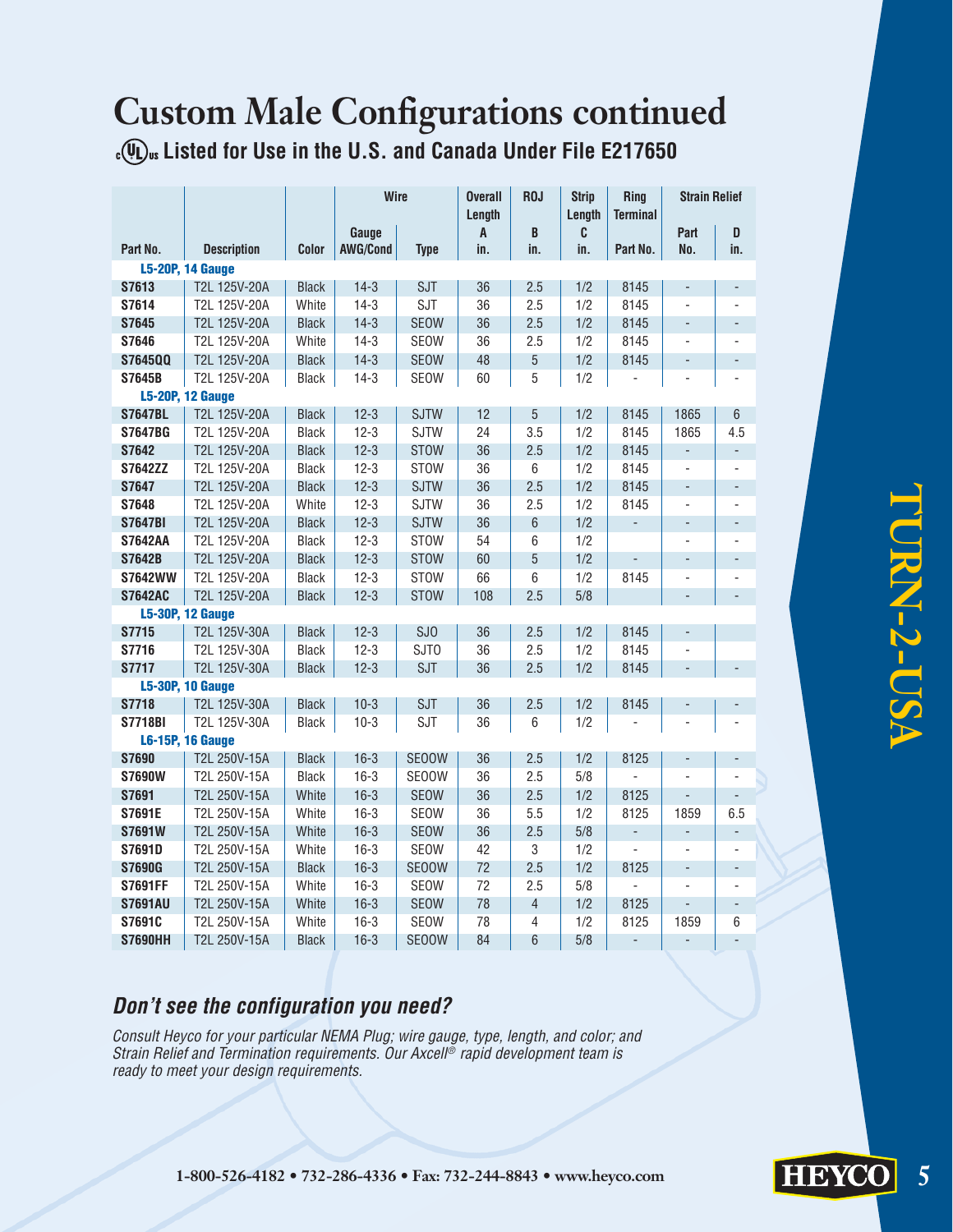# **Custom Male Configurations continued**

**Listed for Use in the U.S. and Canada Under File E217650**

|                |                         |              | <b>Wire</b> |              | <b>Overall</b> | R <sub>0</sub> J | <b>Strip</b><br>Ring<br>Length<br><b>Terminal</b> |                          | <b>Strain Relief</b> |                          |  |
|----------------|-------------------------|--------------|-------------|--------------|----------------|------------------|---------------------------------------------------|--------------------------|----------------------|--------------------------|--|
|                |                         |              | Gauge       |              | Length<br>A    | B                | C                                                 |                          | Part                 | D                        |  |
| Part No.       | <b>Description</b>      | Color        | AWG/Cond    | <b>Type</b>  | in.            | in.              | in.                                               | Part No.                 | No.                  | in.                      |  |
|                | <b>L6-15P, 14 Gauge</b> |              |             |              |                |                  |                                                   |                          |                      |                          |  |
| S7695          | T2L 250V-15A            | <b>Black</b> | $14-3$      | <b>SJT</b>   | 36             | 2.5              | 1/2                                               | 8145                     | ÷,                   |                          |  |
| <b>S7696</b>   | T2L 250V-15A            | White        | $14-3$      | <b>SJT</b>   | 36             | 2.5              | 1/2                                               | 8145                     |                      |                          |  |
| <b>S7695G</b>  | T2L 250V-15A            | <b>Black</b> | $14-3$      | <b>SJT</b>   | 72             | 2.5              | 1/2                                               | 8145                     |                      |                          |  |
|                | <b>L6-30P, 12 Gauge</b> |              |             |              |                |                  |                                                   |                          |                      |                          |  |
| <b>S7705</b>   | T2L 250V-30A            | <b>Black</b> | $12 - 3$    | <b>SJT</b>   | 36             | 2.5              | 1/2                                               | 8145                     | L,                   | $\overline{a}$           |  |
| <b>S7710</b>   | T2L 250V-30A            | <b>Black</b> | $12 - 3$    | <b>STOW</b>  | 36             | 2.5              | 1/2                                               | 8145                     |                      |                          |  |
| <b>S7710Q</b>  | T2L 250V-30A            | Black        | $12 - 3$    | <b>STOW</b>  | 78             | $\overline{4}$   | 1/2                                               | ÷,                       | 4547                 | 5                        |  |
|                | <b>L6-30P, 10 Gauge</b> |              |             |              |                |                  |                                                   |                          |                      |                          |  |
| <b>S7700</b>   | T2L 250V-30A            | <b>Black</b> | $10-3$      | <b>SJT</b>   | 36             | 2.5              | 1/2                                               | 6072                     |                      |                          |  |
| <b>S7708</b>   | T2L 250V-30A            | Black        | $10-3$      | <b>STOOW</b> | 36             | 2.5              | 1/2                                               | 6072                     |                      |                          |  |
|                | <b>L7-15P, 16 Gauge</b> |              |             |              |                |                  |                                                   |                          |                      |                          |  |
| <b>S7630</b>   | T2L 277V-15A            | <b>Black</b> | $16-3$      | <b>SEOOW</b> | 36             | 2.5              | 1/2                                               | 8125                     | $\frac{1}{2}$        |                          |  |
| S7631          | T2L 277V-15A            | White        | $16-3$      | SEOW         | 36             | 2.5              | 1/2                                               | 8125                     |                      |                          |  |
| <b>S7631BQ</b> | T2L 277V-15A            | White        | $16 - 3$    | <b>SEOW</b>  | 36             | 5                | 1/2                                               |                          |                      |                          |  |
| S7631E         | T2L 277V-15A            | White        | $16 - 3$    | SEOW         | 36             | 5.5              | 1/2                                               | 8125                     | 1859                 | 6.5                      |  |
| <b>S7631W</b>  | T2L 277V-15A            | White        | $16 - 3$    | <b>SEOW</b>  | 36             | 2.5              | 5/8                                               | $\Box$                   |                      | ÷,                       |  |
| <b>S7631D</b>  | T2L 277V-15A            | White        | $16 - 3$    | <b>SEOW</b>  | 42             | $\,3$            | 1/2                                               | $\overline{a}$           | $\overline{a}$       | $\overline{a}$           |  |
| <b>S7630FF</b> | T2L 277V-15A            | <b>Black</b> | $16 - 3$    | <b>SEOOW</b> | 72             | 2.5              | 5/8                                               | $\blacksquare$           | L,                   | $\overline{a}$           |  |
| <b>S7630G</b>  | T2L 277V-15A            | <b>Black</b> | $16 - 3$    | <b>SEOOW</b> | 72             | 2.5              | 1/2                                               | 8125                     | $\overline{a}$       | ÷,                       |  |
| <b>S7631FF</b> | T2L 277V-15A            | White        | $16 - 3$    | <b>SEOW</b>  | 72             | 2.5              | 5/8                                               | L,                       | ÷,                   | $\overline{a}$           |  |
| S7631G         | T2L 277V-15A            | White        | $16-3$      | SEOW         | 72             | 2.5              | 1/2                                               | 8125                     |                      |                          |  |
| <b>S7631AU</b> | T2L 277V-15A            | White        | $16 - 3$    | <b>SEOW</b>  | 78             | $\overline{4}$   | 1/2                                               | 8125                     |                      | $\overline{\phantom{0}}$ |  |
| S7631C         | T2L 277V-15A            | White        | $16 - 3$    | <b>SEOW</b>  | 78             | $\overline{4}$   | 1/2                                               | 8125                     | 1859                 | 6                        |  |
| <b>S7630H</b>  | T2L 277V-15A            | <b>Black</b> | $16 - 3$    | <b>SEOOW</b> | 84             | 3                | 1/2                                               | 8125                     | L,                   | $\overline{a}$           |  |
| <b>S7630HH</b> | T2L 277V-15A            | <b>Black</b> | $16 - 3$    | <b>SEOOW</b> | 84             | 6                | 5/8                                               | $\overline{a}$           |                      | ÷,                       |  |
| <b>S7631HH</b> | T2L 277V-15A            | White        | $16 - 3$    | <b>SEOW</b>  | 84             | $6\,$            | 5/8                                               |                          | $\overline{a}$       | $\overline{a}$           |  |
| <b>S76301</b>  | T2L 277V-15A            | <b>Black</b> | $16 - 3$    | <b>SEOOW</b> | 96             | 2.5              | 1/2                                               | 8125                     |                      |                          |  |
| <b>S7631BK</b> | T2L 277V-15A            | White        | $16 - 3$    | <b>SEOW</b>  | 96             | 2.5              | 5/8                                               | $\overline{\phantom{a}}$ |                      |                          |  |
| <b>S7631AC</b> | T2L 277V-15A            | White        | $16 - 3$    | SEOW         | 108            | 2.5              | 5/8                                               | $\overline{a}$           | L,                   | $\overline{a}$           |  |
| S7631J         | T2L 277V-15A            | White        | $16 - 3$    | <b>SEOW</b>  | 108            | $6\phantom{a}$   | 5/8                                               | $\frac{1}{2}$            | $\overline{a}$       | $\overline{a}$           |  |
| <b>S7630AZ</b> | T2L 277V-15A            | <b>Black</b> | $16 - 3$    | <b>SEOOW</b> | 120            | 2.5              | 1/2                                               | $\frac{1}{2}$            | 1859                 | 3.5                      |  |
| <b>S7630BA</b> | T2L 277V-15A            | <b>Black</b> | $16 - 3$    | <b>SEOOW</b> | 120            | 2.5              | 1/2                                               |                          | L,                   | $\overline{a}$           |  |
| <b>S7631AE</b> | T2L 277V-15A            | White        | $16 - 3$    | SEOW         | 120            | 2.5              | 5/8                                               |                          |                      |                          |  |
|                | <b>L7-15P, 14 Gauge</b> |              |             |              |                |                  |                                                   |                          |                      |                          |  |
| <b>S7635</b>   | T2L 277V-15A            | <b>Black</b> | $14-3$      | <b>SEOW</b>  | 36             | 2.5              | 1/2                                               | 8145                     |                      |                          |  |
| <b>S7636</b>   | T2L 277V-15A            | White        | $14-3$      | SEOW         | 36             | 2.5              | 1/2                                               | 8145                     |                      |                          |  |
|                | <b>L7-15P, 12 Gauge</b> |              |             |              |                |                  |                                                   |                          |                      |                          |  |
| S7637          | T2L 277V-15A            | <b>Black</b> | $12 - 3$    | <b>SJTW</b>  | 36             | 2.5              | 1/2                                               | 8145                     |                      |                          |  |
| S7638          | T2L 277V-15A            | White        | $12-3$      | <b>SJTW</b>  | 36             | 2.5              | 1/2                                               | 8145                     | $\overline{a}$       |                          |  |

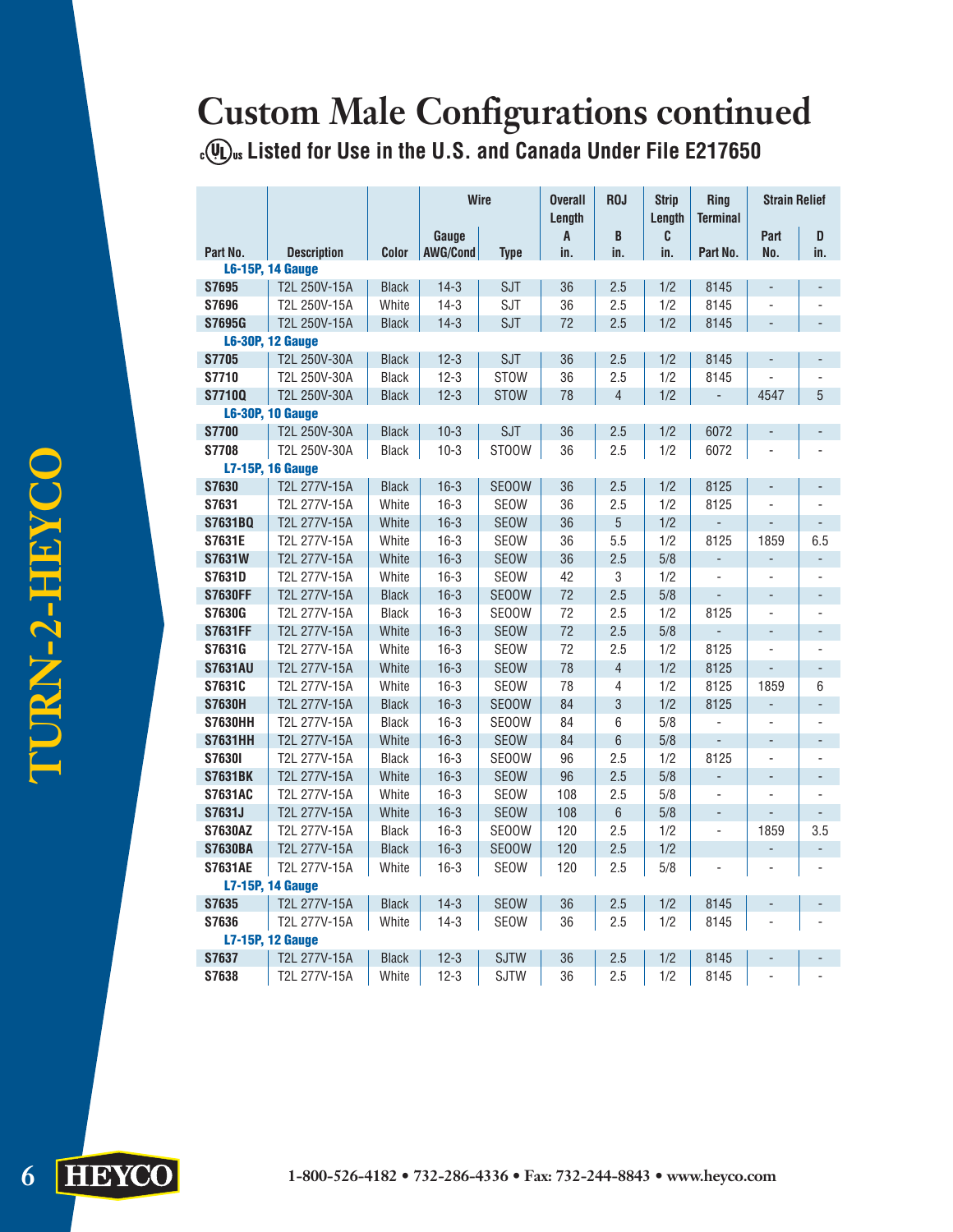## **Custom Male Configurations concluded**

**Listed for Use in the U.S. and Canada Under File E217650**

| <b>Wire</b><br><b>Overall</b><br>R <sub>0</sub> J<br><b>Strip</b>                                                                                                         | Ring            | <b>Strain Relief</b>             |                                            |
|---------------------------------------------------------------------------------------------------------------------------------------------------------------------------|-----------------|----------------------------------|--------------------------------------------|
| Length<br>Length<br>B<br>C                                                                                                                                                | <b>Terminal</b> | Part                             | D                                          |
| Gauge<br>A<br>Part No.<br><b>Description</b><br><b>Color</b><br><b>AWG/Cond</b><br><b>Type</b><br>in.<br>in.<br>in.                                                       | Part No.        | No.                              | in.                                        |
| <b>L7-20P, 16 Gauge</b>                                                                                                                                                   |                 |                                  |                                            |
| <b>S7620</b><br>$16 - 3$<br>36<br>2.5<br>1/2<br>T2L 277V-20A<br><b>Black</b><br><b>SEOOW</b>                                                                              | 8125            | $\blacksquare$                   | $\blacksquare$                             |
| S7621<br>$16-3$<br>36<br>2.5<br>1/2<br>T2L 277V-20A<br>White<br>SEOW                                                                                                      | 8125            | $\overline{a}$                   |                                            |
| $16 - 3$<br>5<br>1/2<br><b>S7621BQ</b><br>T2L 277V-20A<br>White<br><b>SEOW</b><br>36                                                                                      | $\blacksquare$  | L.                               | $\overline{\phantom{a}}$                   |
| 5<br>S7621QQ<br>T2L 277V-20A<br>White<br>$16 - 3$<br>48<br>1/2<br>SEOW                                                                                                    | 8145            | $\overline{a}$                   | $\overline{a}$                             |
| $16 - 3$<br>54<br>2.5<br>1/2<br><b>S7622</b><br>T2L 277V-20A<br><b>Black</b><br><b>SEOOW</b>                                                                              | 8125            | ÷,                               | $\blacksquare$                             |
| <b>S7620G</b><br>T2L 277V-20A<br><b>Black</b><br>$16 - 3$<br><b>SEOOW</b><br>72<br>2.5<br>1/2                                                                             | 8125            | $\overline{a}$                   |                                            |
| $16 - 3$<br>96<br>2.5<br>1/2<br><b>S76201</b><br>T2L 277V-20A<br><b>Black</b><br><b>SEOOW</b>                                                                             | 8125            | ÷,                               | $\overline{\phantom{a}}$                   |
| 6<br>5/8<br><b>S7621BC</b><br>T2L 277V-20A<br>White<br>$16 - 3$<br><b>SEOW</b><br>120                                                                                     |                 |                                  |                                            |
| <b>L7-20P. 14 Gauge</b>                                                                                                                                                   |                 |                                  |                                            |
| <b>S7625</b><br>T2L 277V-20A<br>$14-3$<br><b>SJT</b><br>36<br>2.5<br>1/2<br><b>Black</b>                                                                                  | 8145            | ÷,                               | $\overline{\phantom{a}}$                   |
| $14-3$<br><b>SJT</b><br>36<br>1/2<br><b>S7626</b><br>T2L 277V-20A<br>White<br>2.5                                                                                         | 8145            | $\overline{a}$                   |                                            |
| $14-3$<br><b>SJT</b><br>5<br>1/2<br><b>S7626QQ</b><br>T2L 277V-20A<br>White<br>48                                                                                         | 8145            | L,                               | $\overline{a}$                             |
| <b>L24-20P, 16 Gauge</b>                                                                                                                                                  |                 |                                  |                                            |
| <b>S7660</b><br>$16 - 3$<br><b>SEOOW</b><br>2.5<br>1/2<br>T2L 347V-20A<br><b>Black</b><br>36                                                                              | 8125            | $\overline{\phantom{0}}$         | $\blacksquare$                             |
| S7661<br>White<br>$16 - 3$<br>SEOW<br>36<br>2.5<br>1/2<br>T2L 347V-20A                                                                                                    | 8125            | $\overline{a}$                   |                                            |
| <b>S7661AC</b><br>T2L 347V-20A<br>White<br>$16 - 3$<br>108<br>2.5<br>5/8<br><b>SEOW</b>                                                                                   | ÷,              | $\Box$                           | $\blacksquare$                             |
| <b>L24-20P, 14 Gauge</b>                                                                                                                                                  |                 |                                  |                                            |
| <b>S7665</b><br>$14-3$<br><b>SJT</b><br>2.5<br>1/2<br>T2L 347V-20A<br><b>Black</b><br>36                                                                                  | 8145            | L,                               | $\overline{a}$                             |
| 36<br>1/2<br><b>S7666</b><br>T2L 347V-20A<br>White<br>$14-3$<br><b>SJT</b><br>2.5                                                                                         | 8145            | $\overline{a}$                   | L,                                         |
| 5<br>T2L 347V-20A<br>$14-3$<br><b>SJT</b><br>48<br>1/2<br><b>S7666QQ</b><br>White                                                                                         | 8145            | L,                               | $\frac{1}{2}$                              |
| <b>L8-20P, 16 Gauge</b>                                                                                                                                                   |                 |                                  |                                            |
| <b>S7670</b><br>$16 - 3$<br><b>SEOOW</b><br>2.5<br>1/2<br>T2L 480V-20A<br><b>Black</b><br>36                                                                              | 8125            | $\overline{\phantom{0}}$         | $\overline{\phantom{a}}$                   |
| S7671<br>White<br>$16 - 3$<br>SEOW<br>36<br>2.5<br>1/2<br>T2L 480V-20A                                                                                                    | 8125            | $\overline{a}$                   |                                            |
| <b>S7671W</b><br>White<br>$16 - 3$<br><b>SEOW</b><br>36<br>2.5<br>5/8<br>T2L 480V-20A                                                                                     | ÷,              | $\frac{1}{2}$                    | $\overline{a}$                             |
| $\overline{3}$<br><b>S7671D</b><br>T2L 480V-20A<br>White<br>$16 - 3$<br>SEOW<br>42<br>1/2                                                                                 |                 | ÷,                               |                                            |
| T2L 480V-20A<br>$16 - 3$<br>72<br>2.5<br>1/2<br><b>S7670G</b><br><b>Black</b><br><b>SEOOW</b>                                                                             | 8125            | ÷,                               | $\blacksquare$                             |
| $16 - 3$<br>72<br>$6\,$<br>5/8<br><b>S7670PP</b><br>T2L 480V-20A<br><b>Black</b><br><b>SEOOW</b>                                                                          | $\overline{a}$  | $\overline{a}$                   | $\overline{a}$                             |
| 72<br>T2L 480V-20A<br>White<br>$16 - 3$<br>2.5<br>5/8<br><b>S7671FF</b><br><b>SEOW</b>                                                                                    | L.              | $\overline{a}$                   | $\frac{1}{2}$                              |
| T2L 480V-20A<br>$16 - 3$<br><b>SEOOW</b><br>84<br>6<br>5/8<br><b>S7670HH</b><br><b>Black</b>                                                                              |                 | $\overline{a}$<br>$\overline{a}$ |                                            |
| 5<br><b>S7671RR</b><br>T2L 480V-20A<br>White<br>$16 - 3$<br><b>SEOW</b><br>102<br>1/2<br><b>S7671AC</b><br>White<br>$16 - 3$<br>SEOW<br>108<br>2.5<br>5/8<br>T2L 480V-20A | 8125            | $\overline{a}$                   | $\overline{\phantom{a}}$<br>$\overline{a}$ |
| <b>S7671AE</b><br>T2L 480V-20A<br>White<br>$16 - 3$<br><b>SEOW</b><br>120<br>2.5<br>5/8                                                                                   | $\overline{a}$  | $\overline{a}$                   | $\qquad \qquad -$                          |
| <b>L8-20, 14 Gauge</b>                                                                                                                                                    |                 |                                  |                                            |
| <b>SJT</b><br><b>S7675</b><br>T2L 480V-20A<br><b>Black</b><br>$14-3$<br>36<br>2.5<br>1/2                                                                                  |                 |                                  |                                            |
|                                                                                                                                                                           | 8145            |                                  |                                            |

# **TURN-2-USA** LURN-2-USA

#### **Still don't see the configuration you need?**

Consult Heyco for your particular NEMA Plug; wire gauge, type, length, and color; and Strain Relief and Termination requirements. Our Axcell<sup>®</sup> rapid development team is ready to meet your design requirements.

**HEYCO**